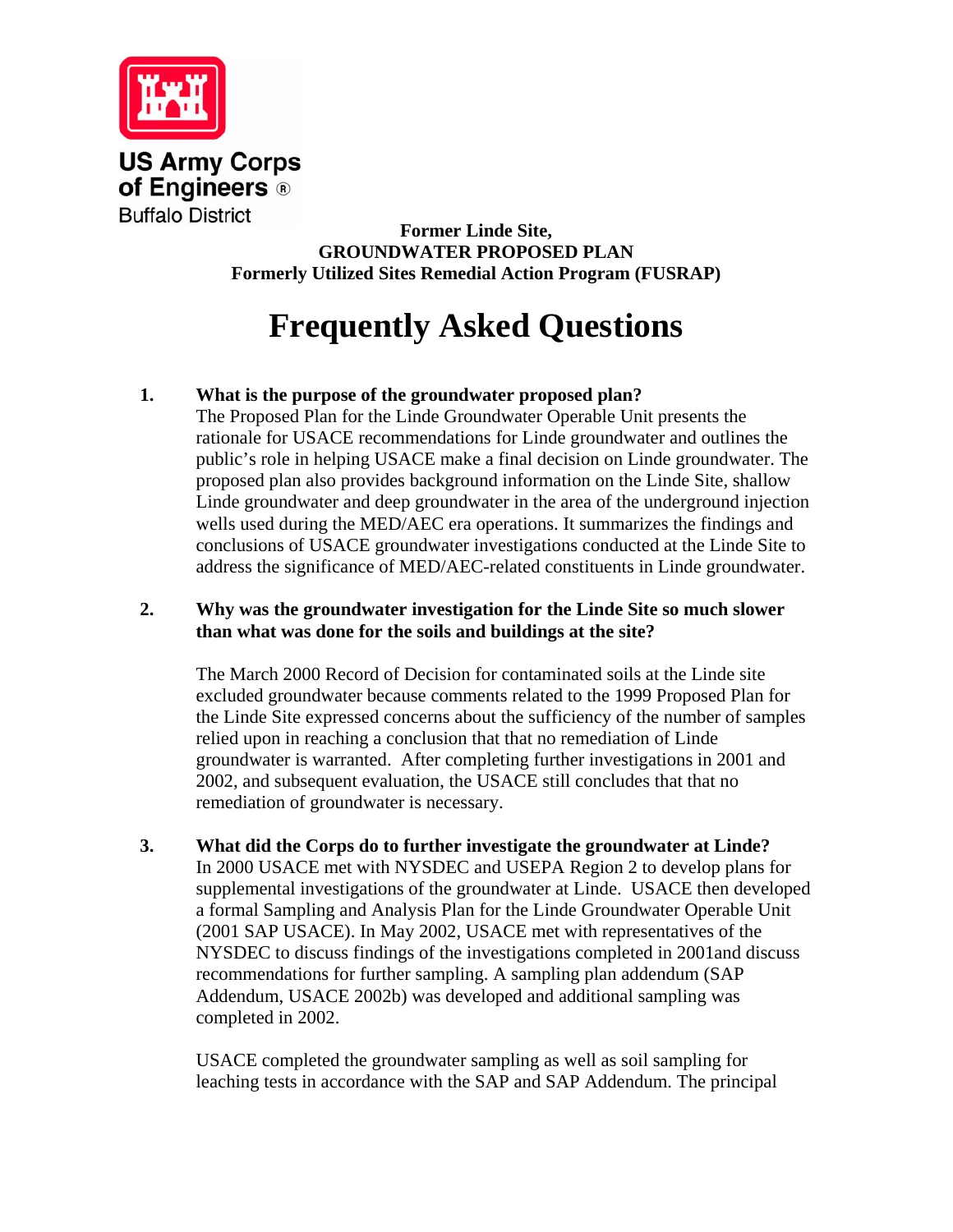investigation activities that USACE conducted over the 2 year period (2001-2002) included:

- Construction of 3 new deep monitoring wells and the construction of 3 new shallow monitoring wells;
- **Performance of two groundwater sampling rounds (March and June,** 2001), with sampling conducted at the new and existing monitoring wells;
- Analyses of filtered and unfiltered groundwater samples from these wells for the presence of radionuclides and metals, and also analyses of unfiltered samples from these wells for general chemistry parameters;
- Collection of soil samples for radionuclide analyses and leaching tests;
- **Performance of another groundwater sampling round (August 2002), with** sampling conducted at the new monitoring wells constructed by USACE in 2001 and selected older monitoring wells that were constructed by DOE;
- Analysis of filtered and unfiltered groundwater samples from these wells for the presence of radionuclides and metals; and,
- Collection of soil samples for radionuclide analyses and leaching tests.

USACE released the results of the 2001 and 2002 investigations in the subsequent report, *Results of the 2001 and 2002 Groundwater Investigations at the Linde Site, Tonawanda, New York* (USACE 2003b). The results of the investigations are also summarized in the proposed plan. The sampling data were used as input to groundwater geochemistry modeling programs that provided confident results on which the proposed plan was developed.

# **4. What are the Corps conclusions?**

Based on further assessment of potential exposure pathways for Linde groundwater, USACE has concluded that the groundwater operable unit at the Linde Site poses no current or potential threat to human health or the environment. This is why the Corps' recommendation presented in the Proposed Plan calls for no action for groundwater at the Site.

### **5. Is it possible that the radiological contamination from Linde could ever reach the Niagara River?**

The radiological contamination from Linde is not expected to impact the Niagara River. Modeling was conducted to determine what concentration of uranium could exist in the deep groundwater in the vicinity of the former injection wells. This modeling indicates a final concentration of approximately 30 pCi/L (or 27 μg/L) for the uranium when leaving the vicinity of the former injection wells. This concentration is equivalent to the USEPA's drinking water standard for uranium. Discharge of uranium in groundwater to the Niagara River at this concentration would be below the river surface and would have no perceptible impact on the 100 billion plus gallons per day flow of the river. The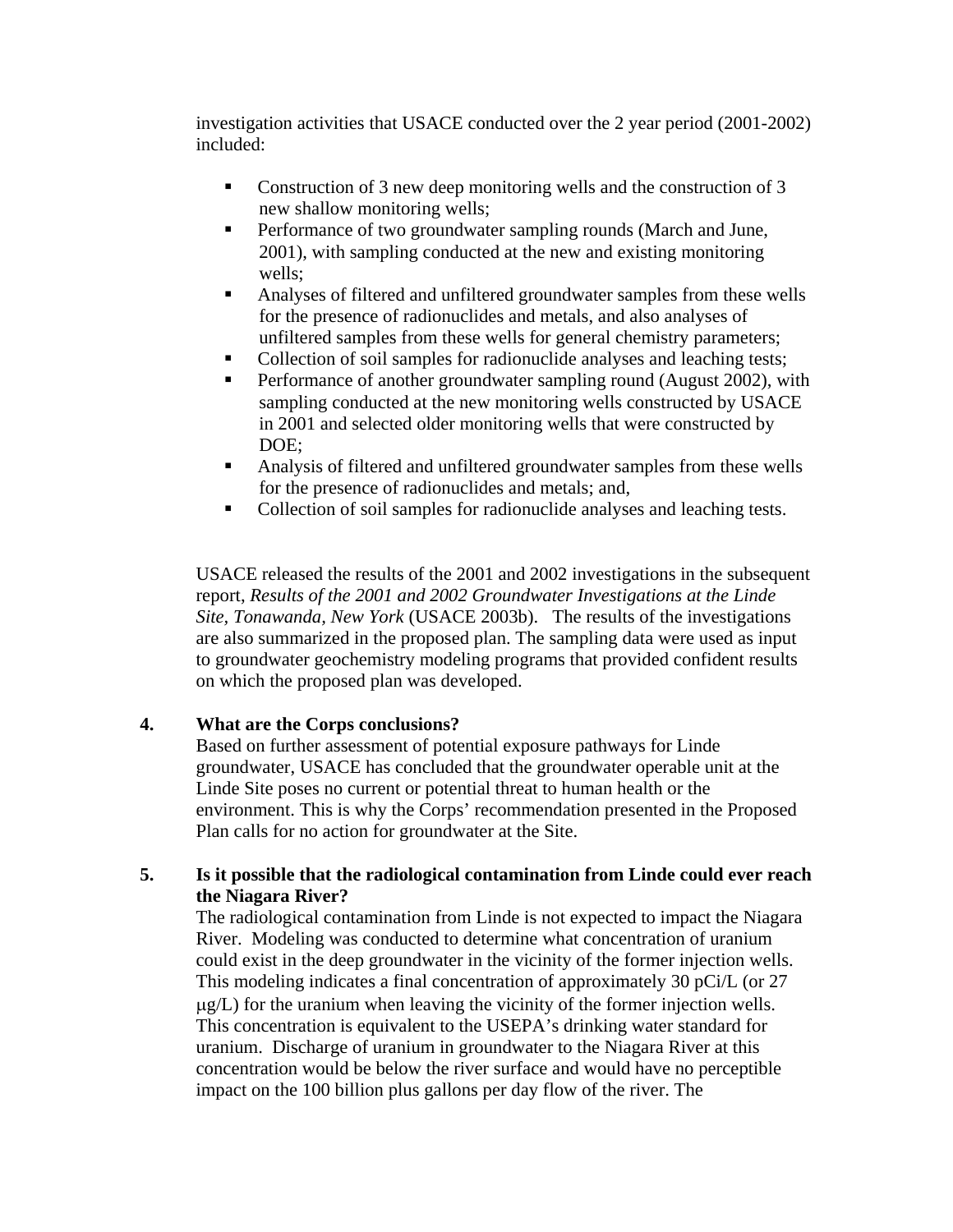concentrations of other potentially MED/AEC-related constituents in the deep groundwater are much lower than the uranium and similarly would have no perceptible impact on the river.

In addition, the shallow flow gradients  $(-0.0003$  ft/ft to the southwest) along with geochemical modeling indicate that uranium migration rates are minimal, to near stagnant. Groundwater flow rates estimated for the impacted zone vary between 5.5 and 24 ft/yr. However, the geochemical conditions in the ambient aquifer inhibit the uranium migration by creating stable uranium minerals (e.g., uraninite) in the pore space of both the contact-zone and bedrock aquifers. The long-term stability of this condition is secured by the shallow flow gradients and availability of uranium-mineralizing conditions abundant in the Camillus Shale (i.e., the slow moving groundwater will be in chemical equilibrium with the gypsum-rich shale that promotes uranium-fixing conditions).

**6. How do you know that this won't occur 30 or 100 or 300 years from now?**  As described above, if the contaminated groundwater ever reached the river, the impact would be insignificant (even assuming exaggerated conditions).

### **7. Aren't you obligated to ensure protectiveness into the future, like up to 1,000 years into the future? Especially since the Federal Government put the contamination there?**

If the community ever decided to begin using the groundwater for drinking or another use such as irrigation, the groundwater would have to be treated first to make it suitable for these uses. This treatment is necessary because the groundwater has high concentrations of naturally occurring salts and other solids (i.e., it is not naturally potable, but rather saline and turbid). The treatment required to remove the naturally occurring constituents would also remove MED/AEC-related constituents in the groundwater. Therefore, there would be no need for institutional controls since the water could not be used without treatment due to the presence of naturally occurring constituents and that treatment would also remove MED/AEC-related constituents.

# **8. Don't we need some type of monitoring plan to ensure that the contamination in deep groundwater never reaches an area where people could be exposed (like creeks and rivers even?)**

In the vicinity of the deep injection wells, the source of potential contamination, the final, stable concentration of uranium in the deep groundwater is estimated to be approximately equal to the USEPA's drinking water standard (Maximum Contaminant Level). This is a concentration that will not be harmful if ingested over a lifetime. If this limited contamination in the deep groundwater ever reached a nearby creek or river, the concentration of uranium would be greatly diluted, and would therefore pose even less of a risk to human health or the environment. Therefore no monitoring is warranted.